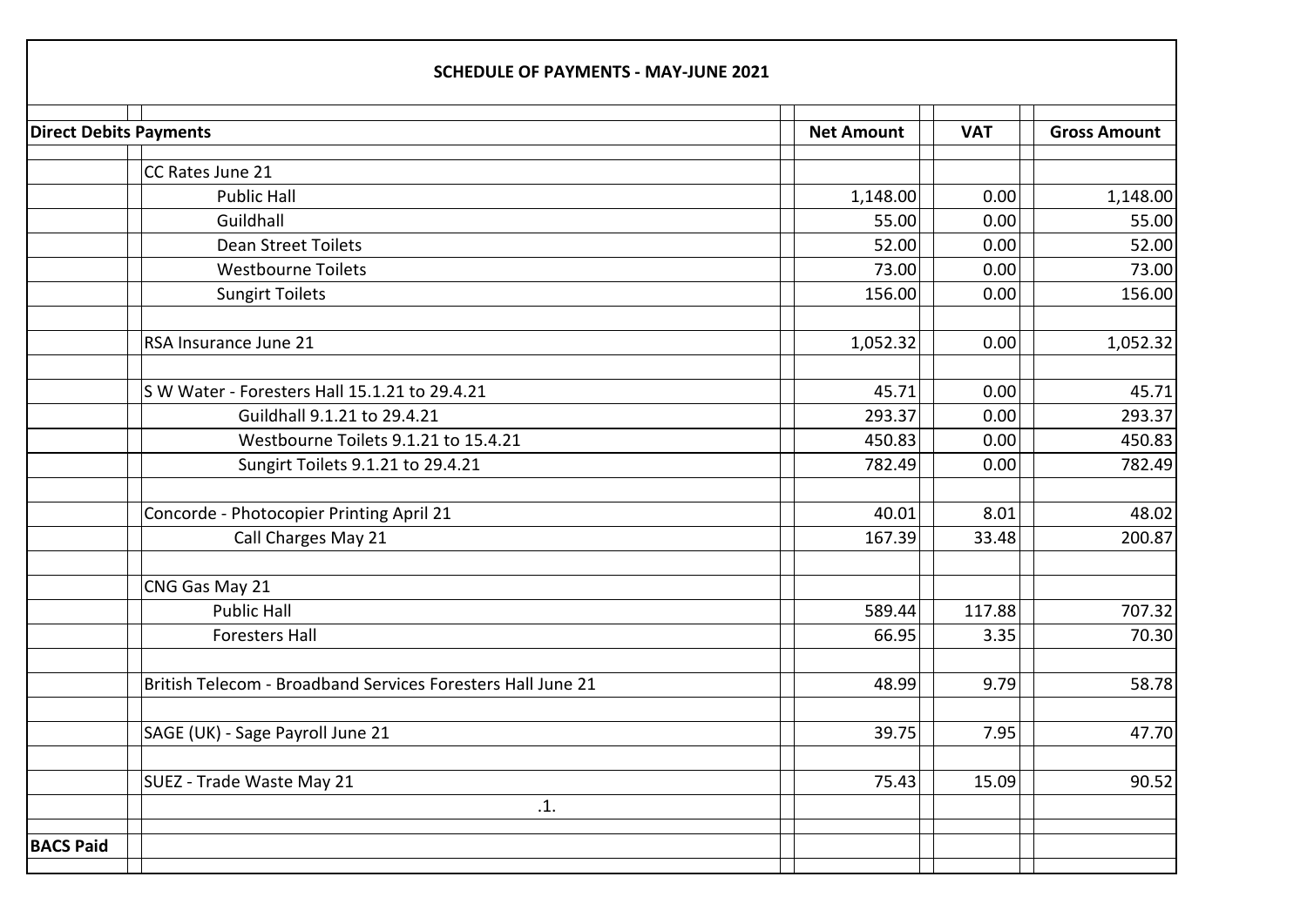| 36       | David Ponsford - Piano Tuning                                       | 140.00 | 0.00   | 140.00 |
|----------|---------------------------------------------------------------------|--------|--------|--------|
|          |                                                                     |        |        |        |
| 37       | Golden Oak - Footpaths First Cut 2021                               | 570.00 | 0.00   | 570.00 |
|          |                                                                     |        |        |        |
| 38       | David Hambly - R Brooks Mayoral Portrait                            | 40.00  | 0.00   | 40.00  |
|          |                                                                     |        |        |        |
| 39       | Aspinline Ltd - Woven Patches (Reimbursed by Plastic Free Liskeard) | 120.00 | 0.00   | 120.00 |
|          |                                                                     |        |        |        |
| 40 & 41* | <b>EDF - Public Hall Electricity</b>                                | 64.79  | 0.69   | 65.48  |
|          |                                                                     |        |        |        |
| $42*$    | <b>EDF - Foresters Hall Electricity</b>                             | 189.57 | 9.48   | 199.05 |
|          |                                                                     |        |        |        |
| 43       | <b>EDF - Guildhall Electrcity</b>                                   | 132.04 | 6.60   | 138.64 |
|          |                                                                     |        |        |        |
| 44       | <b>EDF - Dean Street Toilets Electricity</b>                        | 15.42  | 0.77   | 16.19  |
|          |                                                                     |        |        |        |
| 45       | <b>EDF - Sungirt Toilets Electricity</b>                            | 25.56  | 1.28   | 26.84  |
|          |                                                                     |        |        |        |
| 46       | <b>EDF - Pipewell Electricity</b>                                   | 11.53  | 0.58   | 12.11  |
|          |                                                                     |        |        |        |
| $47*$    | <b>EDF - Tree Lights Electricity</b>                                | 0.34   | 0.02   | 0.36   |
|          |                                                                     |        |        |        |
| 48       | Miscellanious Facilities Expenses                                   | 50.25  | 9.59   | 59.84  |
|          |                                                                     |        |        |        |
| 49*      | Chubb Fire - Public Hall CCTV Repairs                               | 90.00  | 18.00  | 108.00 |
|          |                                                                     |        |        |        |
| $50*$    | SW Hygiene - Dean Street Toilets Sanitry Units Service              | 396.24 | 79.25  | 475.49 |
|          | Sungirt & Westbourne Toilets Damaged Hygiene Bins                   | 40.00  | 8.00   | 48.00  |
|          | .2.                                                                 |        |        |        |
| $51*$    | Neil Tucker - Museum Electrical Works                               | 778.94 | 155.78 | 934.72 |
|          | Public Hall Emergency Light Repairs                                 | 692.80 | 138.56 | 831.36 |
|          | <b>Guildhall Electrical Repairs</b>                                 | 73.88  | 14.78  | 88.66  |
| 52       | Let's Do - Public Toilets Staff Holiday Cover                       | 180.00 | 0.00   | 180.00 |
|          |                                                                     |        |        |        |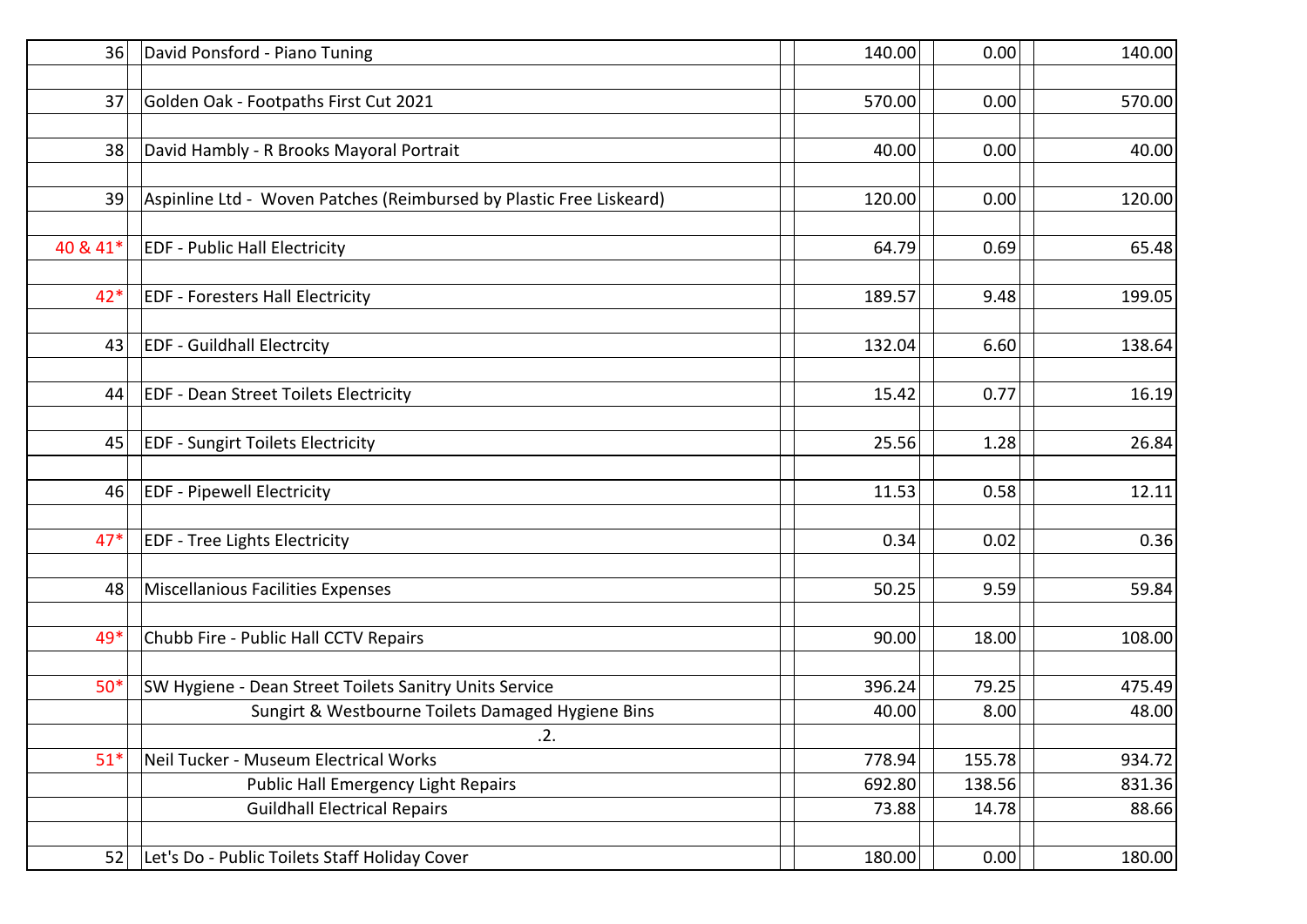| $53*$ | Merlin Ltd - Rapsons Field Bin Lock                        | 6.78     | 1.36   | 8.14     |
|-------|------------------------------------------------------------|----------|--------|----------|
|       |                                                            |          |        |          |
| $54*$ | <b>Bunzl - 2 x Hand Dispensers</b>                         | 17.15    | 3.43   | 20.58    |
|       | <b>Domestic Supplies</b>                                   | 632.57   | 126.52 | 759.09   |
|       |                                                            |          |        |          |
| $55*$ | Tindle Newspapers - Councillors & Night Marshalls Adverts  | 170.00   | 34.00  | 204.00   |
|       |                                                            |          |        |          |
| $56*$ | Rialtas - Support & Maintenance 2021-2022                  | 673.00   | 134.60 | 807.60   |
| $57*$ | WesternWeb - VPN Remote Access, 2 x Laptops & Museum Works | 1,399.72 | 279.94 | 1,679.66 |
|       |                                                            |          |        |          |
| 58*   | HM Revenue & Customs - Month 2                             | 2,742.15 | 0.00   | 2,742.15 |
|       |                                                            |          |        |          |
| 59*   | Cornwall Council - Superannuation Month 2                  | 4,400.52 | 0.00   | 4,400.52 |
|       |                                                            |          |        |          |
| 60    | Staff Expenses - Spectable Contribution                    | 75.00    | 0.00   | 75.00    |
| $61*$ | Voice Group - Web Hosting & Support                        | 202.00   | 40.40  | 242.40   |
|       |                                                            |          |        |          |
| $63*$ | Tor Mark - TIC Book Supplies                               | 6.50     | 0.00   | 6.50     |
|       |                                                            |          |        |          |
| $64*$ | The Candy Co - TIC Shop Supplies                           | 132.88   | 14.62  | 147.50   |
|       |                                                            |          |        |          |
| $65*$ | Venture Wholesale - TIC Map Supplies                       | 139.79   | 0.00   | 139.79   |
|       | .3.                                                        |          |        |          |
| 66    | Argos - Museum IT Cables & Mouse                           | 22.99    | 0.00   | 22.99    |
|       |                                                            |          |        |          |
|       | 67   Museum Volunteer Expenses                             | 19.90    | 0.00   | 19.90    |
| 68    | Hudson Accounting - Internal Audit Fees                    | 475.00   | 0.00   | 475.00   |
|       |                                                            |          |        |          |
| $69*$ | A1 Tree & Grounds - Rapson's Field Grass Cutting           | 320.00   | 64.00  | 384.00   |
|       | Thorn Park Grass Cutting                                   | 400.00   | 80.00  | 480.00   |